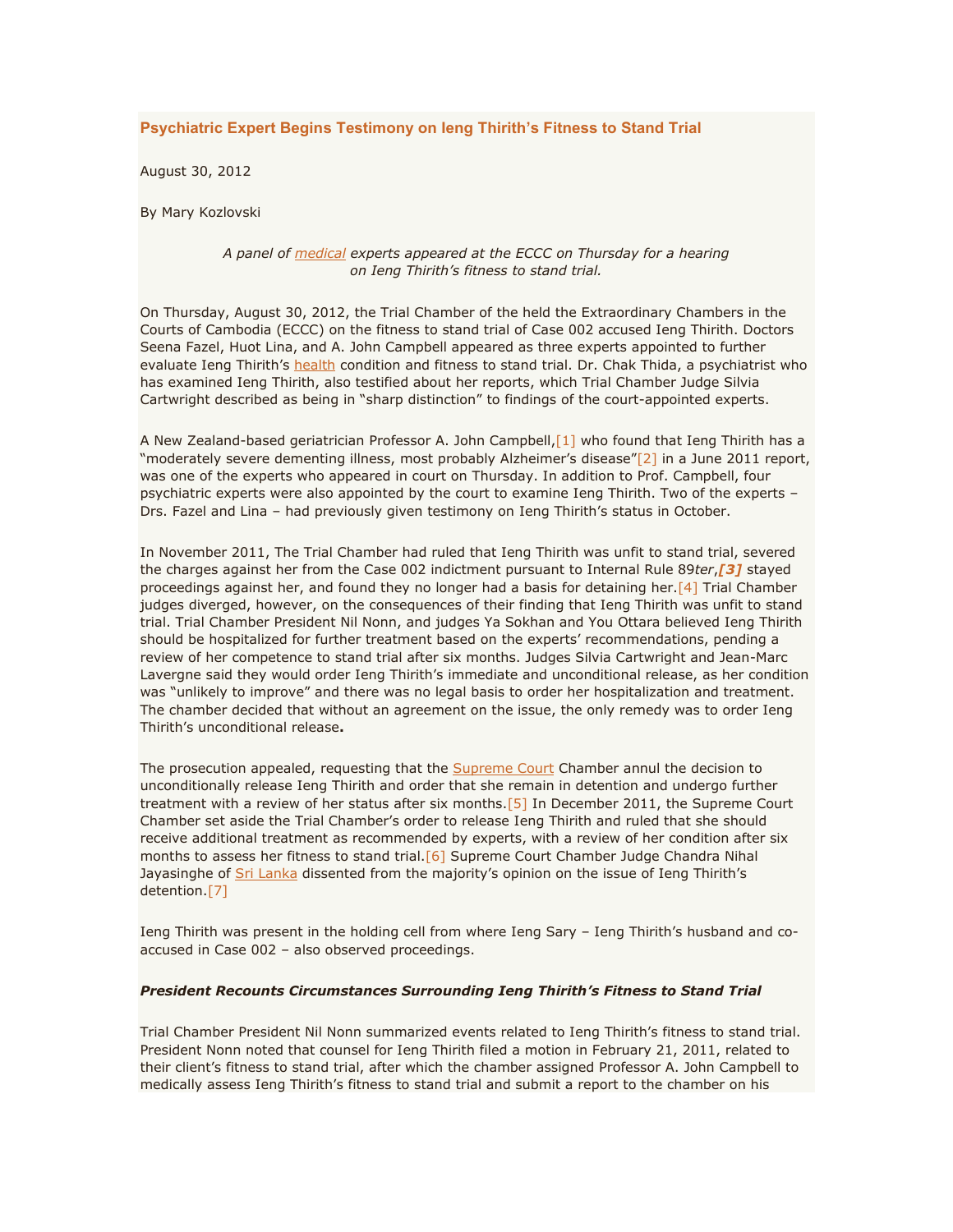findings. President Nonn reported that Professor Campbell found that Ieng Thirith suffered from "cognitive impairment" affecting her ability to exercise her fair trial rights.

The chamber also appointed four psychiatric experts in August 2011 – Drs. Huot Lina, Koeut Chhunly, Seena Fazel, and Calvin Fones Soon Leng – to evaluate Ieng Thirith to supplement Professor Campbell's assessment and report to the chamber on their findings, which were examined at a public hearing. President Nonn explained that the Trial Chamber ruled in November 17, 2011 – after assessing reports from the five doctors – that Ieng Thirith was unfit to stand trial and ordered her immediate release; the release order was appealed by the prosecution, and the Supreme Court Chamber subsequently ruled that Ieng Thirith should undergo further assessment to ascertain if there was any possibility that she could be competent to stand trial.

President Nonn reported that additional treatment – including adjustment of medicines and administering of occupational therapy – was rendered and experts were assigned to reassess her fitness. President Nonn said the doctors reported that the medicine administered, which had previously been dramatically reduced, was stopped all together on April 30, 2012, and Ieng Thirith had been treated for 18 weeks as of late July.<sup>[8]</sup> President Nonn said an occupational therapist had trained two nurses to administer such therapy to Ieng Thirith for three months beginning on May 28, 2012. The chamber invited three court-appointed experts – Drs. John Campbell, Huot Lina and Seena Fazel – and the treating doctor to provide reports on Ieng Thirith to the chamber in order to assist in its decision.

President Nonn said the court-appointed experts submitted a joint report in English on August 29, 2012, that was circulated to concerned parties, with a Khmer-language version circulated on August 30, 2012. He informed the parties that, during the present hearing, parties may put questions to the experts, who were requested to detail their findings in compliance with the Supreme Court Chamber's order.

### *Court-Appointed Experts Identified*

The three court-appointed experts have been identified as:

- A. John Campbell Expert in Geriatric Medicine based at the University of Otago in New Zealand (Previously testified at ECCC in August 2011 and submitted two reports);
- Huot Lina Psychiatrist. Assistant Professor of Psychiatry at the International University in Phnom Penh. Graduated with a masters' degree in Psychiatry from Australia (Previously testified with Dr. Seena Fazel at the ECCC in October 2011 after examining Ieng Thirith)[;\[9\]](http://www.cambodiatribunal.org/blog/2012/08/psychiatric-expert-begins-testimony-ieng-thirith%E2%80%99s-fitness-stand-trial#_ftn9) and
- Seena Fazel Senior Research Fellow of Psychiatry and Honorary Consultant in Forensic Psychiatry at the University of Oxford in the United Kingdom (Previously testified with Dr. Huot Lina at the ECCC in October 2011 after examining Ieng Thirith).

Prof. Campbell confirmed to President Nonn that he prepared a supplementary report in January 2012 in compliance with a Trial Chamber request and this week conducted a joint consultation of Ieng Thirith's cognitive function and physical ability with Drs. Seena Fazel and Huot Lina.

President Nonn inquired as to the background of Dr. Chak Thida, who identified herself as a general psychiatrist, deputy director in charge of mental health affairs at the Khmer-Soviet Friendship Hospital in Phnom Penh, and deputy departmental head at the University of Health, specializing in psychiatry. Dr. Thida said she was born November 23, 1961, and lives in Phnom Penh. In response to a series of questions from President Nonn about her background and expertise, Dr. Thida testified that she studied medicine in the 1980s, worked as the deputy head of the mental health department at the Ministry of Health and was the head of a health clinic. Dr. Thida said that in 1997 she began attending training on psychiatry<sup>[10]</sup> and she teaches students in mental health. Dr.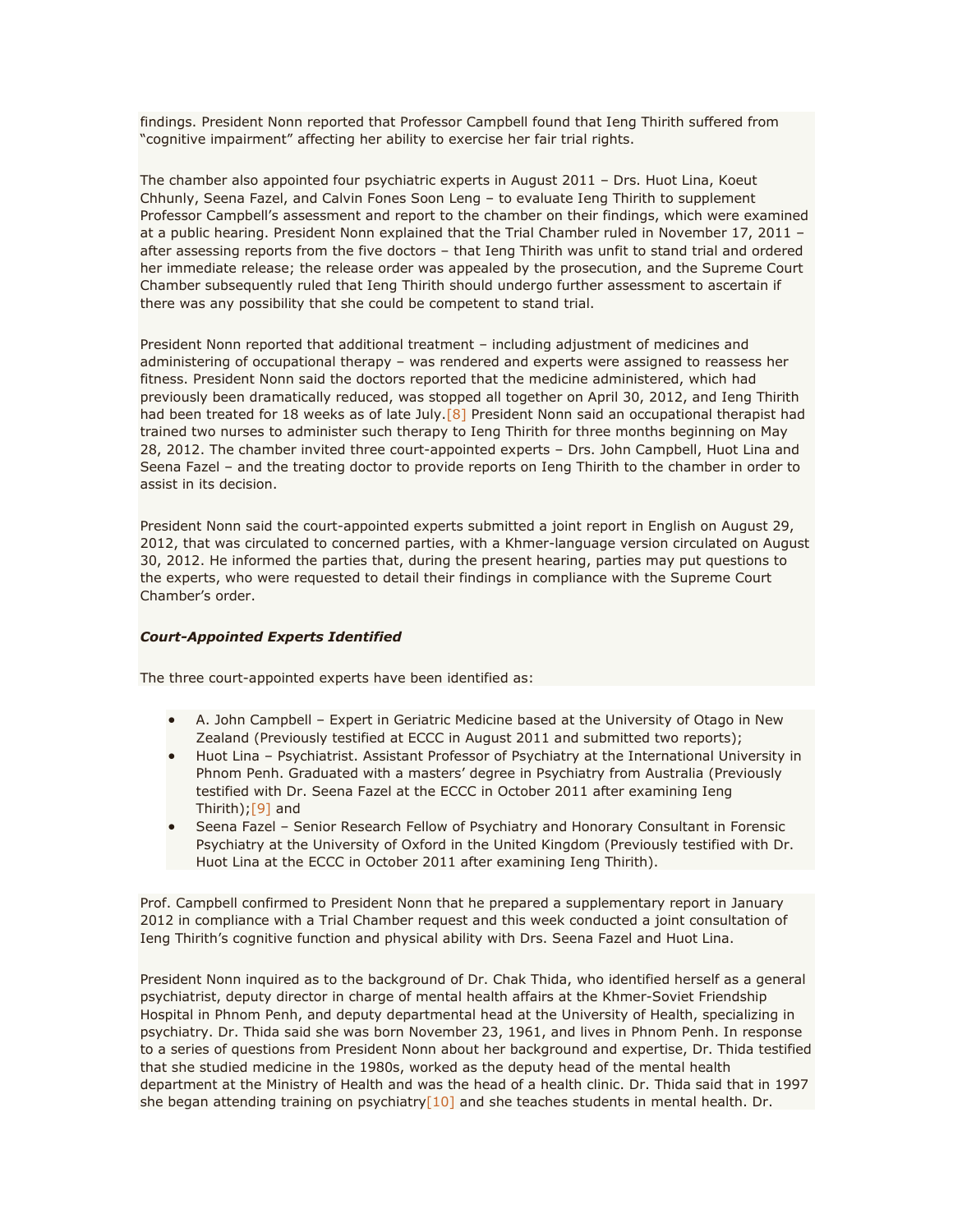Thida testified that in 2006, she began studies in occupational therapy and obtained two degrees from the United States.

Dr. Thida said she had been treating Ieng Thirith since February 2012 $[11]$  in collaboration with Calmette Hospital as she was asked to assess the accused's mental health status, and she became more engaged with Ieng Thirith as a patient when her medicinal regime was transferred from the supervision of Calmette Hospital to the Khmer-Soviet Friendship Hospital.

### *Chamber Gives Overview of Expert Findings on Ieng Thirith*

Trial Chamber Judge Silvia Cartwright summarized several expert reports on the health status of Ieng Thirith. The first was an October 6, 2011, report from Prof. Campbell, which Judge Cartwright described as follows:

Ieng Thirith had a moderately severe dementing illness, most probably Alzheimer's disease, the effects of which may have been exacerbated by her past and current present circumstances. In your report, you [Prof. Campbell] recommended that a gradual reduction be undertaken of her psychotropic medication, and you noted that any improvement in her cognitive function as a result of that reduction in medication should be evident within eight weeks. You went on to say however that it is probable that the reduction in medication will not produce a significant improvement. You noted however that there is a definite possibility that the drug reduction will lead to an improvement in cognitive function, enabling Ieng Thirith to participate in her defense.

In response, Prof. Campbell said he also indicated use of Donepezil as an agent, but that the chances it would result in improvement were "slight."

Next, Judge Cartwright described an October 10, 2011, report from four court-appointed psychiatric experts[:\[12\]](http://www.cambodiatribunal.org/blog/2012/08/psychiatric-expert-begins-testimony-ieng-thirith%E2%80%99s-fitness-stand-trial#_ftn12)

You said that from the scan data that you had available that you found that Ieng Thirith's condition was consistent with dementia, but as the changes observed may be age-related, the scan data could not confirm a diagnosis of dementia. In your report you noted that in order to be confident of a diagnosis of dementia, other forms of dementia, in particular vascular dementia, must be considered. On balance, you stated that the clinic picture is one of gradual, insidious decline, which is more consistent with Alzheimer's disease than with vascular dementia. And you also noted that as you had insufficient historical data, it was impossible to comment on the progression of the disease. You went on to consider Dr. Campbell's proposal of a trial of Donepezil, saying that you did not disagree with that but noting your limited experience in its use and further noting that the evidence for cognitive improvement following treatment with a medication such as Donepezil suggested that the improvement is small in magnitude and limited to a minority of individuals who take it.

Dr. Fazel agreed with Judge Cartwright that the psychiatrists were "skeptical" that Donepezil treatment would maintain or improve Ieng Thirith's cognitive function.

On the same report, Judge Cartwright asked if a fair summary of the experts' findings was that while certain measures could be helpful for Ieng Thirith's fitness, they were unlikely to improve her cognitive function enough to enable her to sufficiently understand the course of proceedings. Dr. Fazel agreed but emphasized that the diagnosis of dementia was informed by different pieces of evidence collated by the experts. Judge Cartwright sought clarification on an excerpt from a January 6, 2012, repor[t\[13\]](http://www.cambodiatribunal.org/blog/2012/08/psychiatric-expert-begins-testimony-ieng-thirith%E2%80%99s-fitness-stand-trial#_ftn13) that noted that treatment with Donepezil commenced on November 8, 2011, but led to Ieng Thirith's admission to hospital from November 12 to 15, as she did not tolerate it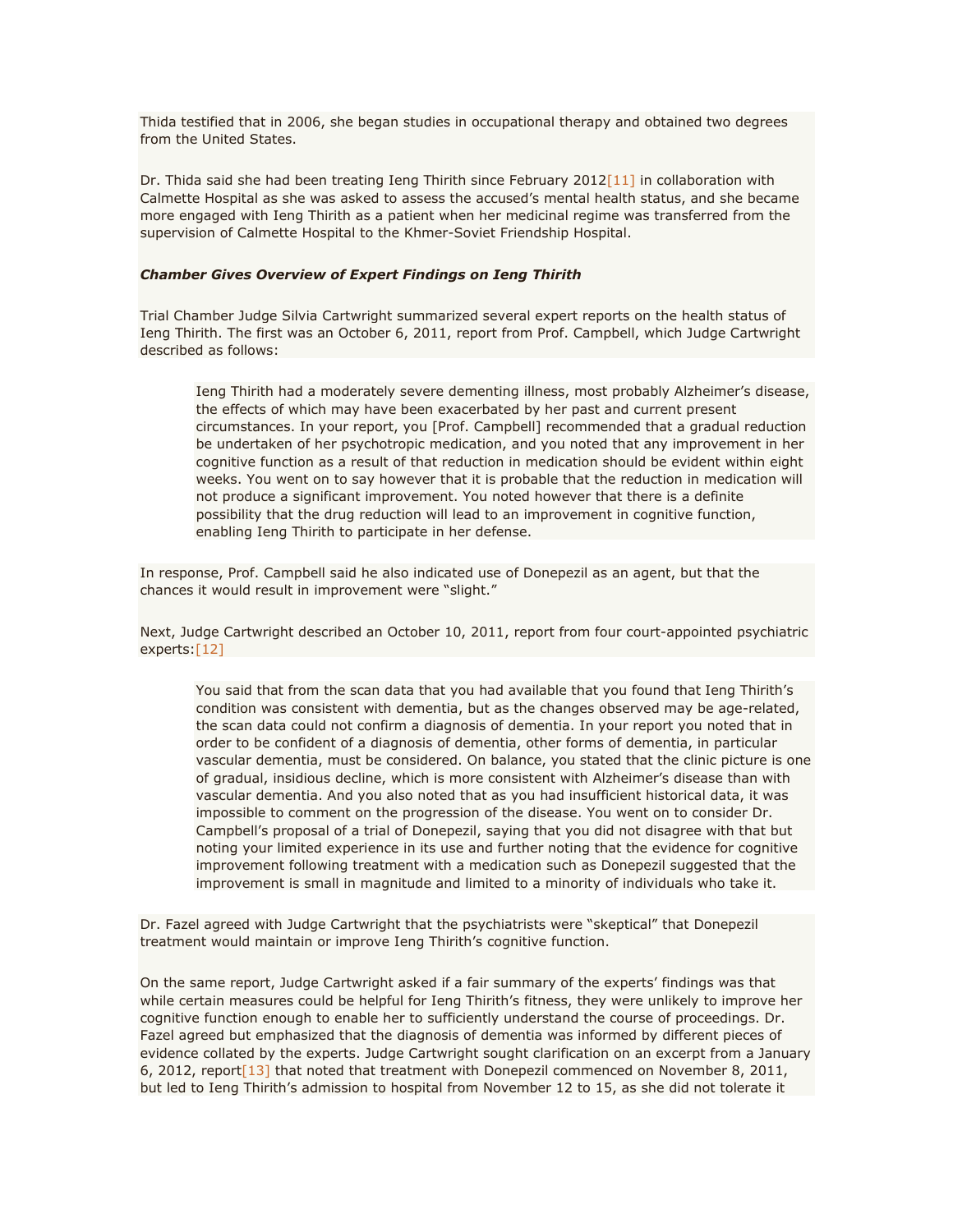well. Prof. Campbell said experts had advised a starting dose of 5mg of Donepezil but the medication was administered at 10mg, which led to recognized symptoms of nausea and vomiting.

Judge Cartwright then cited the conclusion of the report – which was also based on further clinic assessment and standardized testing – as follows:

Ieng Thirith has moderate to severe cognitive impairment, secondary to a dementing illness most probably Alzheimer's disease, with the likelihood also of a vascular component. Her cognitive functioning was worse on this assessment than in her earlier assessments. The history given by those staff seeing her regularly is consistent with a progression of her dementia rather than that she was feigning a deterioration. The report went on to say that Ieng Thirith has a progressive dementia and it is unlikely that the recommendations given below will lead to an improvement sufficient for her to participate in her own defense.

Judge Cartwright noted that experts recommended a trial of an alternative drug to Donepezil called Rivastigmine and a further assessment after three to four months, which Dr. Fazel confirmed. Judge Cartwright further stated that the report commented on there being "no rehabilitation or structured cognitive stimulation program" currently operating in Cambodia and summarized the report as saying:

[You outlined] a very limited means by which a Singapore occupational therapy program might be provided and that was to be done by training of Cambodian health professionals and supervision of them by a fully trained Singapore-based occupational therapist. You emphasized in your report, however, that such a program should be considered as an adjunct, or additional, to the two recommendations, that was, the reduction, continuing reduction in psychotropic medication and the start of Rivastigmine. So it was an adjunct to that, and you did not expect it to improve her cognitive status. The best that it could achieve was an arrest of the speed of her deterioration.

In response, Dr. Fazel emphasized that the experts believed an effect of the two further treatments would be observed within three months, which would need to lapse before a reassessment was conducted. Judge Cartwright said that in their appeal judgment, the Supreme Court Chamber noted that while it could not make its own medical findings, the literature recommended a six-month trial of Donepezil, and they cited a 2006 study published in *The Lancet*[.\[14\]](http://www.cambodiatribunal.org/blog/2012/08/psychiatric-expert-begins-testimony-ieng-thirith%E2%80%99s-fitness-stand-trial#_ftn14) Judge Cartwright sought clarification that the experts did not consider a longer trial of Rivastigmine necessary, to which Prof. Campbell responded that any improvement would evident at three months.

In response to questions from Judge Cartwright, Dr. Fazel said the most recent expert examination of Ieng Thirith was a joint assessment by the three experts that was conducted over two days. Dr. Fazel summarized the recommendations of the August 29, 2012, report as follows:

We felt there was no evidence of any improvement after the introduction of Rivastigmine or the cognitive stimulation program. We felt actually there was a deterioration in cognitive function over the period of this time but definitely no improvement. In some ways, the deterioration was seen quite clearly, in terms of decreasing scores in standardized tests, in various other behavioral symptoms, such as her relationship with staff and other areas of self-care and functioning. The other recommendation we came to was that we did not think there were any other treatments available that would improve the cognitive function of Ieng Thirith, and we therefore had no other medical recommendations to make. This view of ours was unanimous, and we found consistent evidence using a variety of sources to support this view.

*Trial Chamber Combs through Physician's Reports*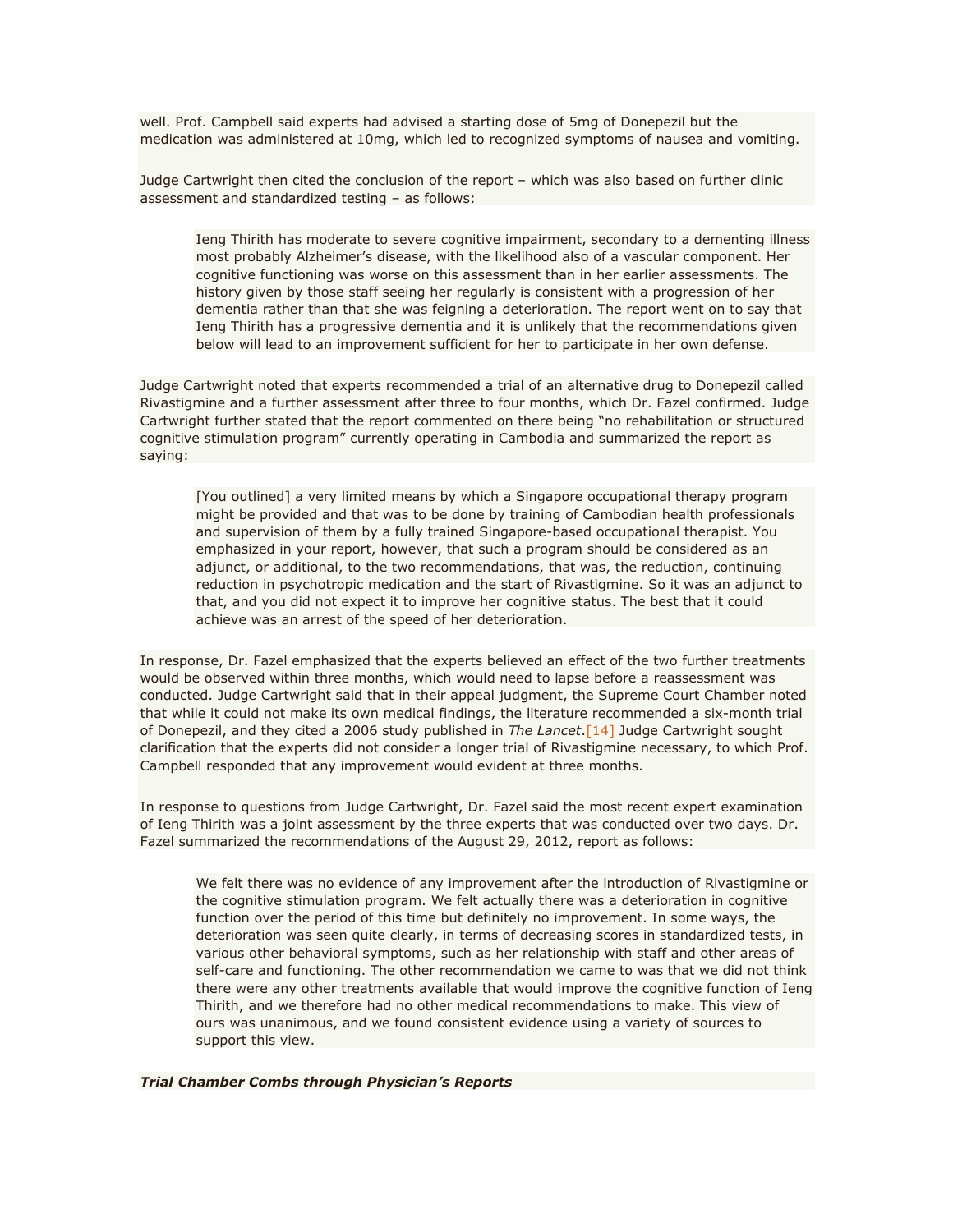Judge Cartwright received confirmation from Dr. Thida that as treating physician she had prepared psychiatric assessments of Ieng Thirith on February 16, 2011, from October 2011 to April 2012, December 9, 2011, July 12, 2012, and August 14, 2012. Judge Cartwright inquired if it was fair to say that none of Dr. Thida's reports deemed Ieng Thirith to suffer from a deterioration of mental health that would lead to a finding of unfitness to stand trial and that she is "mentally able and not at a stage of dementia." Dr. Thida said she had administered tests and assessed Ieng Thirith – particularly her cognitive function – and observed no sign of mental illness, though she had experienced some memory loss.

Judge Cartwright then examined the detail of specific findings from Dr. Thida, starting with the February 2011 report in which she summarized that although Ieng Thirith was concerned about her physical health, she exhibited no irregular symptoms in her psychological status. Judge Cartwright asked if Dr. Thida had conducted any standardized tests to reach that conclusion, to which Dr. Thida replied that she would first like to describe her approach. Dr. Thida said she was a female psychiatrist and she established a relationship with Ieng Thirith, speaking with her in a friendly manner on their first meeting before conducting a cognitive assessment. The witness said the situation during their first encounter was "better" but was later "degenerative" and she requested permission to meet Ieng Thirith on two or three more occasions. Dr. Thida said that, mentally, people needed to trust and have a good relationship with someone, and if a person was unfamiliar to Ieng Thirith, they might not obtain all of the answers from her. Dr. Thida said she also consulted with people who attended to Ieng Thirith on a daily basis.

### *Ieng Thirith in the early 1990s in Pailin, a former Khmer Rouge stronghold. Photo by Mr. Youk Chhang, Documentation Center of Cambodia.*

Judge Cartwright inquired if Dr. Thida had administered any standardized tests prior to completing her February 16 report, to which Dr. Thida said she did not administer tests during her first meeting with Ieng Thirith, as her purpose was to establish a relationship. "I just wanted her to get to know me, and I wanted to find out about her background, about her personal background. At that time I obtained a lot of information that I also incorporated into my report. And I draw a preliminary conclusion that apparently she did not have any symptoms of dementia," Dr. Thida testified.

Judge Cartwright summarized Dr. Thida's report as follows:

You considered that she was appropriately dressed, answered questions well, that her dysphoric mood had appropriate effect, she suffered from no hallucinations, her speech was normal, meaningful, and coherent. She showed no delusions, no intention to harm herself, she recognized people who are close to her, such as the female guards, and she knew, she was well oriented to time and place. You considered her memory good but that her concentration and attention are a bit poor and that led you to the overall summary that she showed no symptom of irregularity in her psychological status.

Dr. Thida confirmed this summary. Judge Cartwright then described Dr. Thida's October 2011 to April 2012 report as concluding overall that Ieng Thirith does not have any symptoms of mental illness, while stating in its body that Ieng Thirith is "polite and friendly" but speaks loudly to staff and once or twice a day slams the metal door with her "crutch" when she wants to go outside. The witness confirmed this, adding that the information cited from the report's body was obtained from ECCC detention facility staff. Judge Cartwright, noting that Dr. Thida's report described Ieng Thirith as having good judgment and insight, asked if the aforementioned behavior was consistent with that assessment.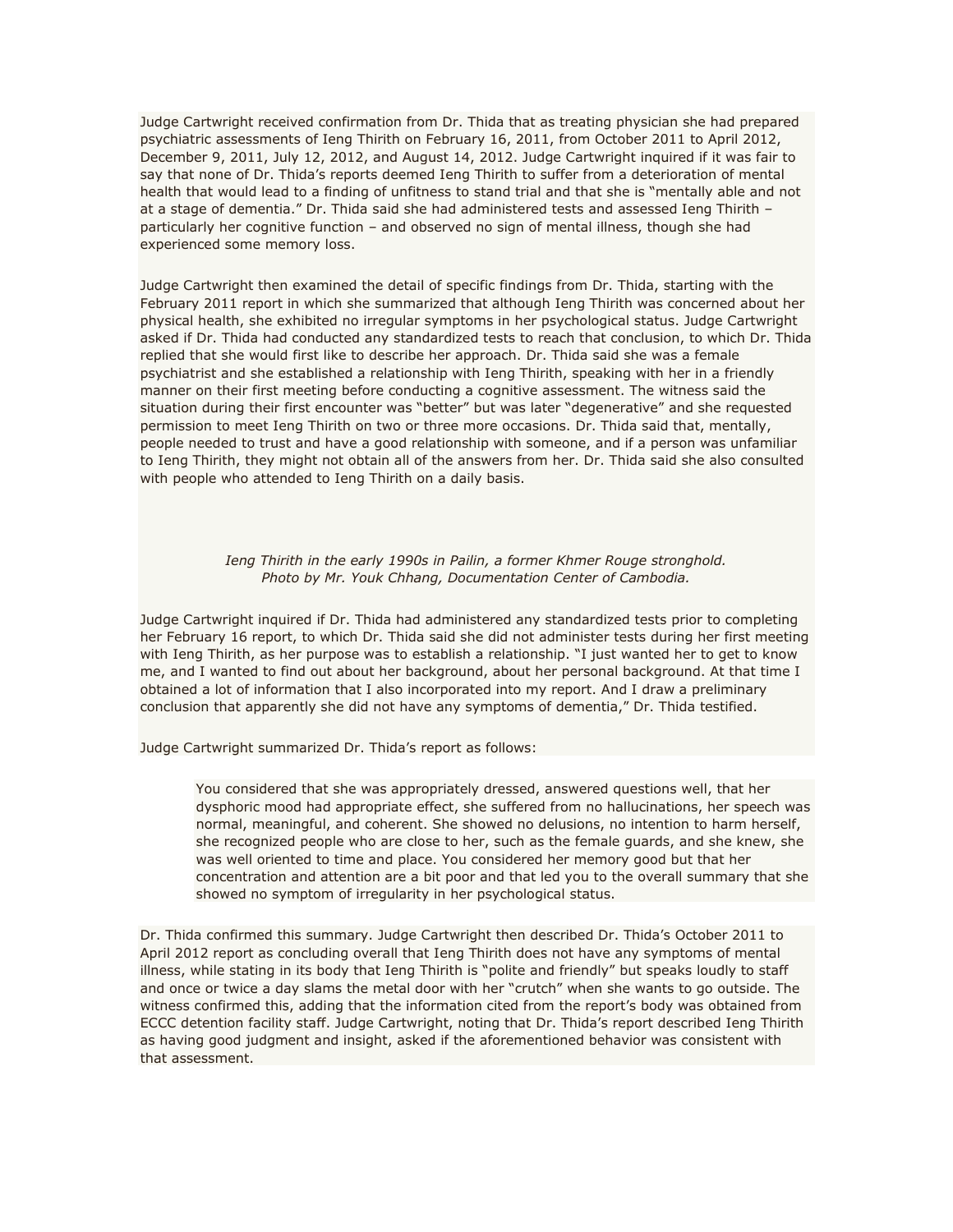Dr. Thida said Ieng Thirith hitting the door with the walking stick was not habitual, as such behavior only began when she learned she was about to be released – staff also noticed that she wanted to leave the facility – and was not observed "later on." Dr. Thida testified:

When I met her one day, she dressed properly and she told me that she would be taken away by 2 o'clock on that day. And I asked her where she got the new clothes and watch, … and she said that she was given these new clothes and watch and she wanted to go to the market in order to get new clothes and other items.

Citing Dr. Thida's December 9, 2011, report, Judge Cartwright noted that Ieng Thirith told the witness she bought clothes in anticipation of leaving the facility and that Dr. Thida stated she did not gather informant history as part of her assessments. Judge Cartwright asked if the doctor's diagnosis at this stage was that Ieng Thirith had no signs of mental illness. Dr. Thida confirmed this comment and noted that Ieng Thirith had been detained for a long time and the prospect of release excited her. Judge Cartwright asked Dr. Thida if she conducted standardized tests for the two aforementioned reports. Dr. Thida explained that she had administered tests to assess Ieng Thirith's level of comprehension and memory and retention. In a somewhat unclear statement, Dr. Thida said she administered another memory test but not "directly" because she believed Ieng Thirith might have been reluctant to cooperate.

Judge Cartwright turned to Dr. Thida's July 12, 2012, report that Dr. Thida began with "a friendly conversation" before administering the Mini-Mental State Examination (MMSE)[,\[15\]](http://www.cambodiatribunal.org/blog/2012/08/psychiatric-expert-begins-testimony-ieng-thirith%E2%80%99s-fitness-stand-trial#_ftn15) on which a score of 24 was reached. Judge Cartwright summarized that based on the report, her examinations, and discussions with nurses and Ieng Thirith's daily physician, Dr. Thida found Ieng Thirith was in a state of "physical recovery" and commented, as summarized by the judge, "She has no symptoms of dementia but she may forget a bit, which corresponds to her age and she may be in a predementia state, but not in a state of severity."

Dr. Thida confirmed that this was a fair summary of her report. At this point, Judge Cartwright noted the August 29, 2012, report from the court-appointed experts stated that in Dr. Thida's two most recent reports, the MMSE score of 24 out of 30 was inconsistent with eight other examinations over 2011 and 2012 in which Ieng Thirith attained no score above 18. In response, Dr. Thida said she was not aware of previous tests administered to Ieng Thirith but that score was the result of the test she administered. Dr. Thida said she observed that Ieng Thirith had recovered physically, following treatment of blood pressure and urinary problems, which increased her overall score to 24.

Judge Cartwright inquired if it was fair to infer from Dr. Thida's comments about establishing a friendly relationship with patients like Ieng Thirith – along with being a woman and speaking the same language – that she considered her assessment more accurate because Ieng Thirith would be "more relaxed" than in a "test" situation. Dr. Thida agreed and noted this was also her practice with other patients. When Judge Cartwright asked if Dr. Thida accepted that three of the other tests – conducted by staff as part of their usual care of Ieng Thirith – were administered in fairly relaxed circumstances, Dr. Thida said she had not reviewed those reports.

Judge Cartwright cited the court-appointed experts' August 29, 2012, report as stating in relation to the MMSE administered by Dr. Thida that she did not appear to have administered the test correctly, with a number of less demanding questions asked. Judge Cartwright further noted that the experts said if the test were re-administered using the standardized version, Ieng Thirith would have scored 15. The judge asked Dr. Thida if she wish to comment.

In a lengthy response, Dr. Thida said that if they administered the "direct test" to the patient they might not obtain accurate results. Dr. Thida then described a test administered by Prof. Campbell about six months ago for which Dr. Thida was present: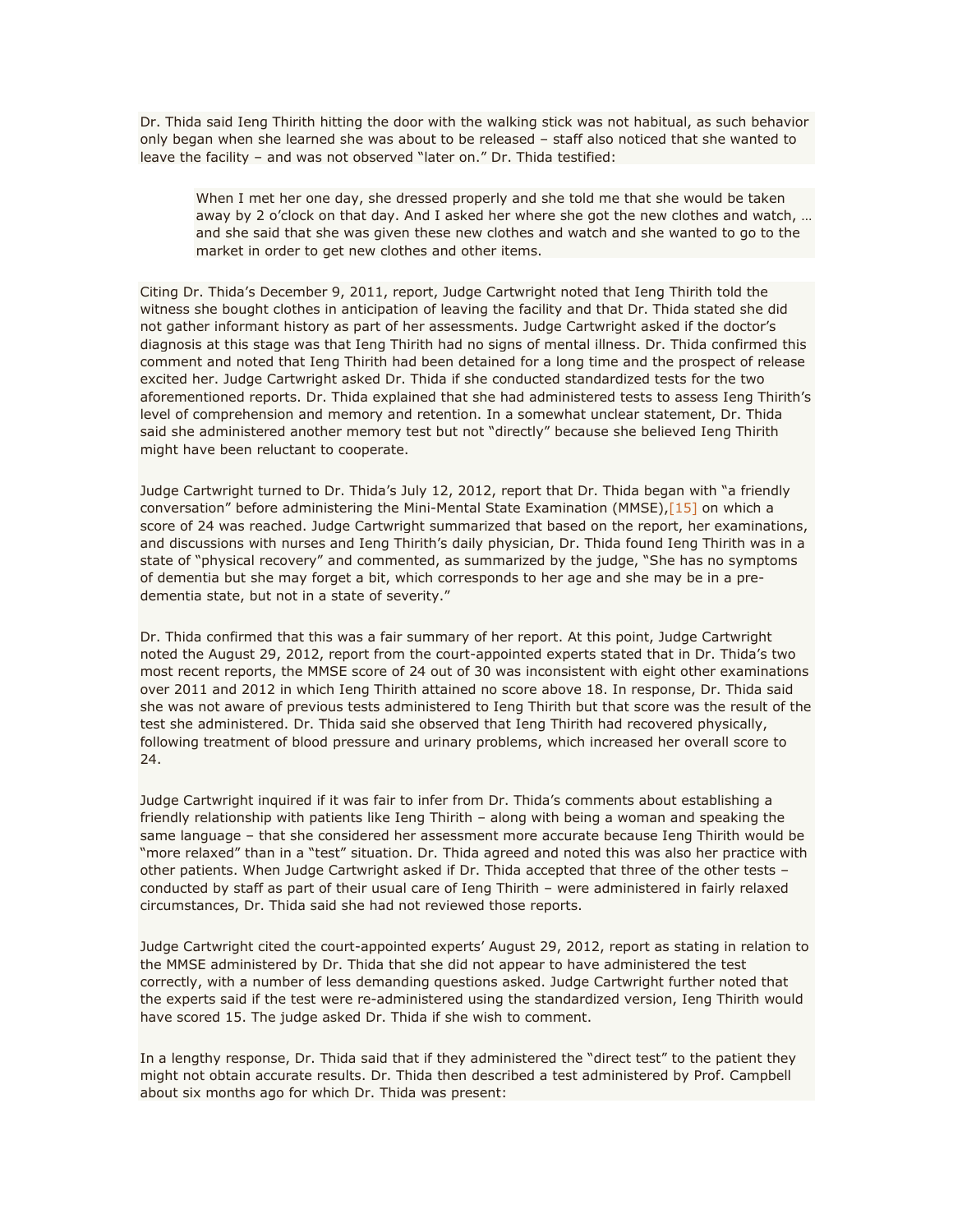Prof. Campbell handed Mrs. Thirith a pen and asked her whether or not she recognized it as a pen or she could use the pen to write anything. And at that time she said she did not know it, she did not know how to use it either. And when the question was asked concerning her working relationship, she refused to respond to the question. Five minutes later, since I was sitting nearby to Ms. Ieng Thirith, I held the same pen and I handed this same pen to her. I told her that before, "I saw you use the pen to write good French language, I did not know whether or not you spoke or wrote English language." And then she took the pen from me and then she wrote it down that: "I go to school."

Dr. Thida stated that Prof. Campbell then asked Ieng Thirith to draw a picture as part of the MMSE and she protested that she did not know how to draw. She recounted that after she chatted to Ieng Thirith and asked her to draw something, Ieng Thirith said she could not draw a "good picture" because she did not have a ruler to make a straight line. "That was because of the relationship I established with her," Dr. Thida said.



In response to a question from Judge Cartwright on her August 14, 2012, report, Dr. Thida said she did not administer the MMSE on that date. Judge Cartwright noted the report was "almost identical" to the July report and asked if Dr. Thida considered Ieng Thirith's mental health to be almost exactly the same on August 14 as in July. Dr. Thida said the assessment was incorporated with her previous assessment, with some questions to test Ieng Thirith's memory and observations of her physical fitness.

In response to question from Judge Cartwright, Dr. Thida said her reports were filed in accordance with their practice of treating people with mental health problems. Judge Cartwright honed in on an observation in the doctor's final report that she saw no symptoms of hallucination in Ieng Thirith. Judge Cartwright noted a section of the court-appointed experts' report in which they related being told by Dr. Thida that Ieng Thirith believed someone was sleeping in her mosquito net above her, but Dr. Thida thought it was likely a spider and therefore she did not attribute it to delusional thinking. When asked to comment, Dr. Thida noted that Ieng Thirith once said she saw an object moving on her mosquito net, which she identified as a spider, and pointed to a spider in a corner of the wall.

After an inquiry from Judge Cartwright about the frequency of examinations, Dr. Thida said they had completed 11 reports but treatments were more frequent. "We also talked to the guards who reported that she did not sleep very well and she became very angry and shouted, and we along with other treating doctors would then come to assist and examine her condition immediately," Dr. Thida testified.

Judge Cartwright sought clarification on a section of the August 14 report that said Ieng Thirith's nurse told Dr. Thida that Ieng Thirith continued to rant, but not as extremely as before. Dr. Thida said she obtained additional information from nurses and doctors who examined Ieng Thirith's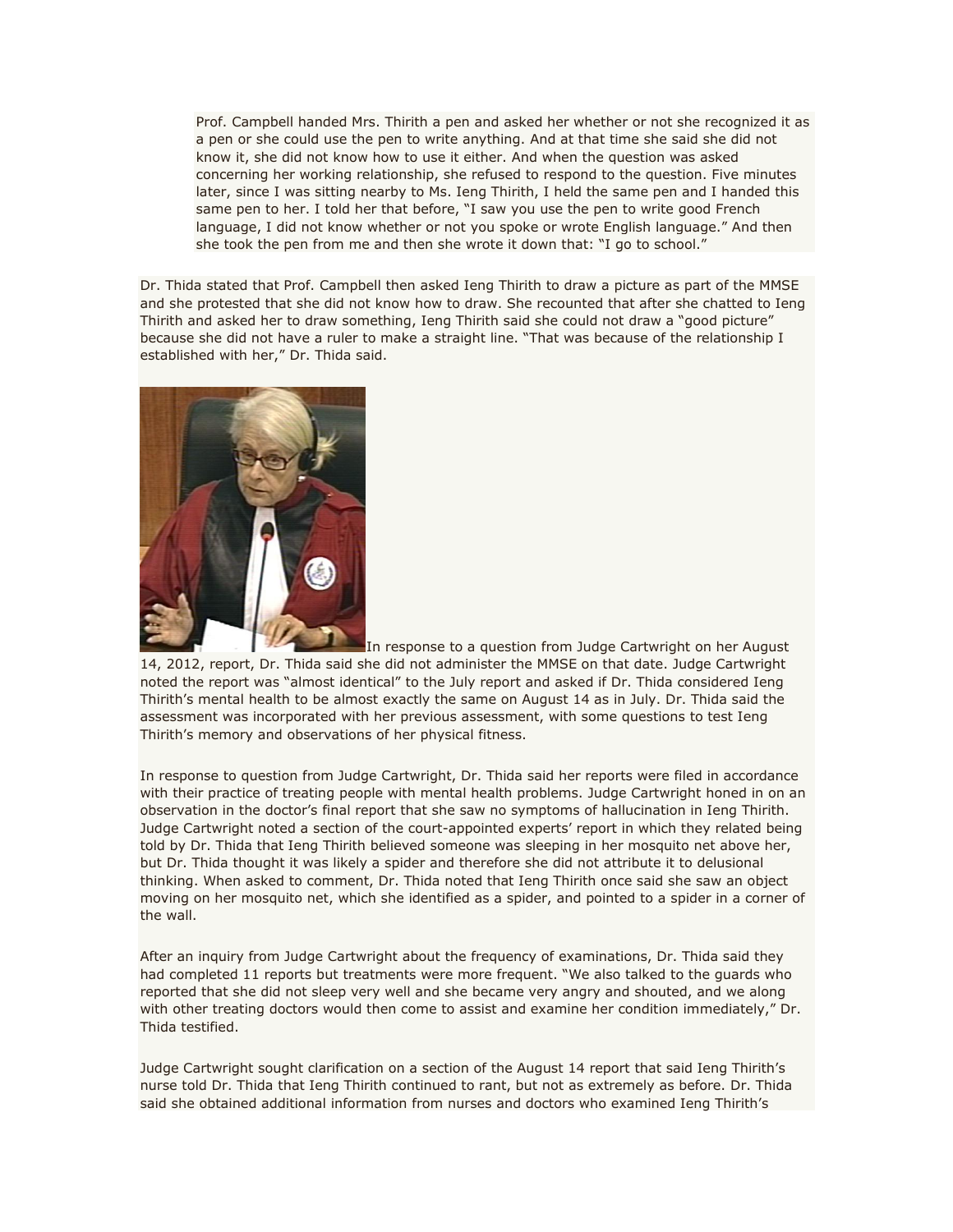condition daily. Judge Cartwright asked if the witness saw Ieng Thirith ranting or shouting at staff or hitting the door of her cell. Dr. Thida said she had never seen or experienced such behavior and had "good communication" with Ieng Thirith. Dr. Thida said examinations of Ieng Thirith usually took place monthly, for one to two hours depending on the circumstances. Judge Cartwright noted Dr. Thida's reports consistently stated that she saw no signs of dementia or delusion, no hallucinations and no apparent risk of self-harm. Dr. Thida confirmed this was correct during the entire period she assessed Ieng Thirith.

### *"Indirect Tests" Probed by Trial Chamber*

Judge Cartwright inquired if Dr. Thida administered the MMSE on other occasions besides the test in July, to which Dr. Thida responded that "indirect tests" were administered because if original tests were used they would never receive results due to a lack of cooperation from Ieng Thirith. Dr. Thida confirmed that she only administered the full MMSE on Ieng Thirith on July 12. Dr. Thida said that because Cambodians have a low educational background, using the English test in the book was difficult. Dr. Thida said they had to be flexible and "modify" the test slightly but remained "faithful" to the original.

That does not apply to every patient, because some patients have higher background in education, and for that we do not need to modify the test a lot, but for the people with low background of education, then we have to modify greatly to make sure that it can be administered.

Judge Cartwright noted that Ieng Thirith was "highly educated" and inquired as to why a modified test was used with her, to which Dr. Thida stated that she felt the test would be administered differently to patients who are highly educated but not relevant to court proceedings.

Judge Cartwright requested that Dr. Thida guide her through the different sections of the test she administered in July. Starting with the section entitled "Orientation," Judge Cartwright asked if Dr. Thida followed the MMSE guidelines in scoring Ieng Thirith. Dr. Thida said she did, but noted in the report that Ieng Thirith did not recall the exact date and only the fact that it was the rainy season. On the topic of "Registration," Judge Cartwright summarized that Dr. Thida gave Ieng Thirith a score of three points on a test where she was asked to name objects in her room. Dr. Thida agreed and noted that she asked Ieng Thirith to identify a glass, fruit, and socks.

Judge Cartwright then asked how Dr. Thida assessed "Attention and Calculation." Dr. Thida said she followed the "original test," in which Ieng Thirith scored four points. Ieng Thirith was asked to subtract seven from 100 and to subtract five minutes from the time on her watch, Dr. Thida said. Judge Cartwright read from the August 29 report in which the court-appointed experts understood Dr. Thida to say that Ieng Thirith could correctly read the time, but they countered that this was not indicative of orientation in time, which should be assessed by asking specific questions about "day, date, month, season, and year" without any assistance. In response, Dr. Thida said Ieng Thirith was not only asked to look at her watch but to subtract five minutes from the time, which she did consistently well.

Judge Cartwright turned to the "Recall" section, noting that the doctor seemed to have asked Ieng Thirith which items she pointed to earlier in the test and asking if Ieng Thirith performed well. Dr. Thida said Ieng Thirith could only recall two of the items, missing the socks. Finally, Judge Cartwright turned to the "Language" section, in which Ieng Thirith was asked to name items, draw figures, respond to directions such as "close your eyes," write the name of the doctor, and participate in a physical test involving a piece of paper. In response to Judge Cartwright, Dr. Thida confirmed that Ieng Thirith performed well on this part of the test: she closed her eyes, wrote Dr. Thida's name, and drew well despite having no ruler.

Judge Cartwright sought clarification on an earlier comment from Dr. Thida, asking if the fact that Ieng Thirith's status as a suspect at the ECCC influenced the way in which she administered the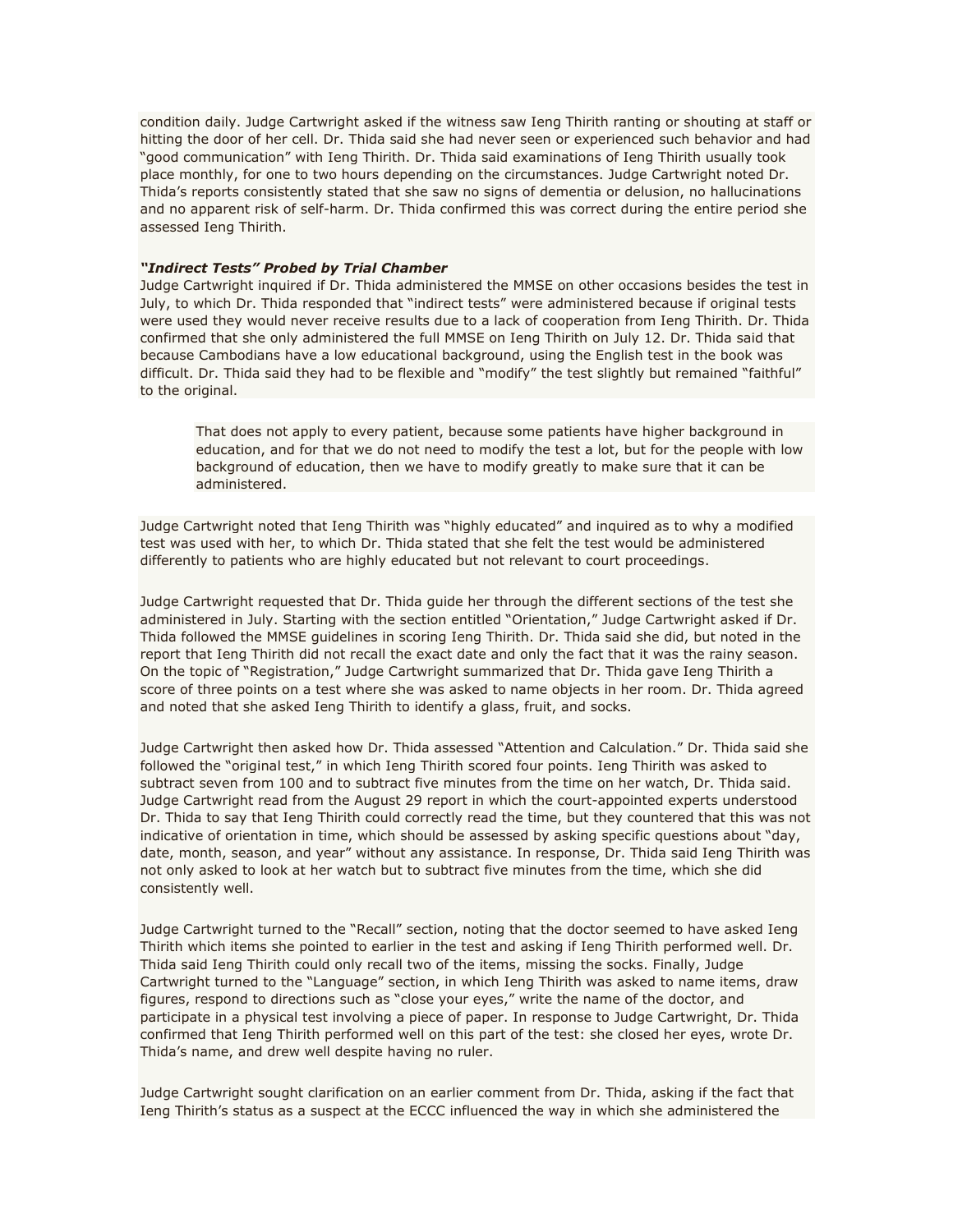MMSE. Dr. Thida explained that she believed if Ieng Thirith knew the test was assessing her memory she would not cooperate to the best of her capacity and that she did not explain the test to Ieng Thirith prior to administering it.

## *Trial Chamber Scrutinizes Witness Credentials*

Noting Dr. Thida's testimony that she studied medicine in Phnom Penh in the 1980s, Judge Cartwright posed a series of questions about Dr. Thida's educational background. Dr. Thida testified that after the fall of the Khmer Rouge, she attended secondary school from 1979 to 1980 and was permitted to skip a grade because she was a good student. She was allowed to study medicine, which she did from 1981 until 1983. Dr. Thida said she was not educated during the Khmer Rouge period and was a student in "Grade 3" prior to the Khmer Rouge taking power in 1975.

Dr. Thida said she did not study in the United States, but participated in a part-time training program on psychotherapy for two weeks a month over three years from 2007 to 2009 from Minnesota, where lecturers from Australia and the U.S. came to Cambodia and trainees received a certificate upon completion. Dr. Thida testified that mental health qualifications entail the study of psychiatry and psychotherapy and confirmed that she studied psychiatry during the three-year course, which included a subject on dementia and Alzheimer's disease. Dr. Thida further testified that she studied medicine for six years to obtain her medical degree $[16]$  and she had treated people that she believed suffered from dementia or Alzheimer's disease. There are many patients at the Khmer-Soviet Friendship Hospital, Dr. Thida concluded.

Turning to Dr. Thida's knowledge of scientific literature, Judge Cartwright asked if Dr. Thida could note any recent literature she had studied on dementing illnesses, in particular Alzheimer's disease. Dr. Thida said the doctors studied many publications and journals, including those on neurology, and she reviewed scientific literature almost every day because she also taught students. Judge Cartwright asked the doctor if she knew of the tenth edition of the World Health Organization's *Diagnostic Guidelines of the International Classification of Diseases* (ICD-10) to which the court-appointed experts had referred the Trial Chamber. Dr. Thida said that since 1998 when she started studying psychology, the ICD-10 and DSM-4 (Diagnostic and Statistical Manual of Mental Disorders) were fundamental guidelines.

### *Defense Counsel for Ieng Thirith Examine Chak Thida*



After the bench handed the defense the floor, National Co-

Lawyer for Ieng Thirith Phat Pouv Seang began his questioning by asking Dr. Thida about how she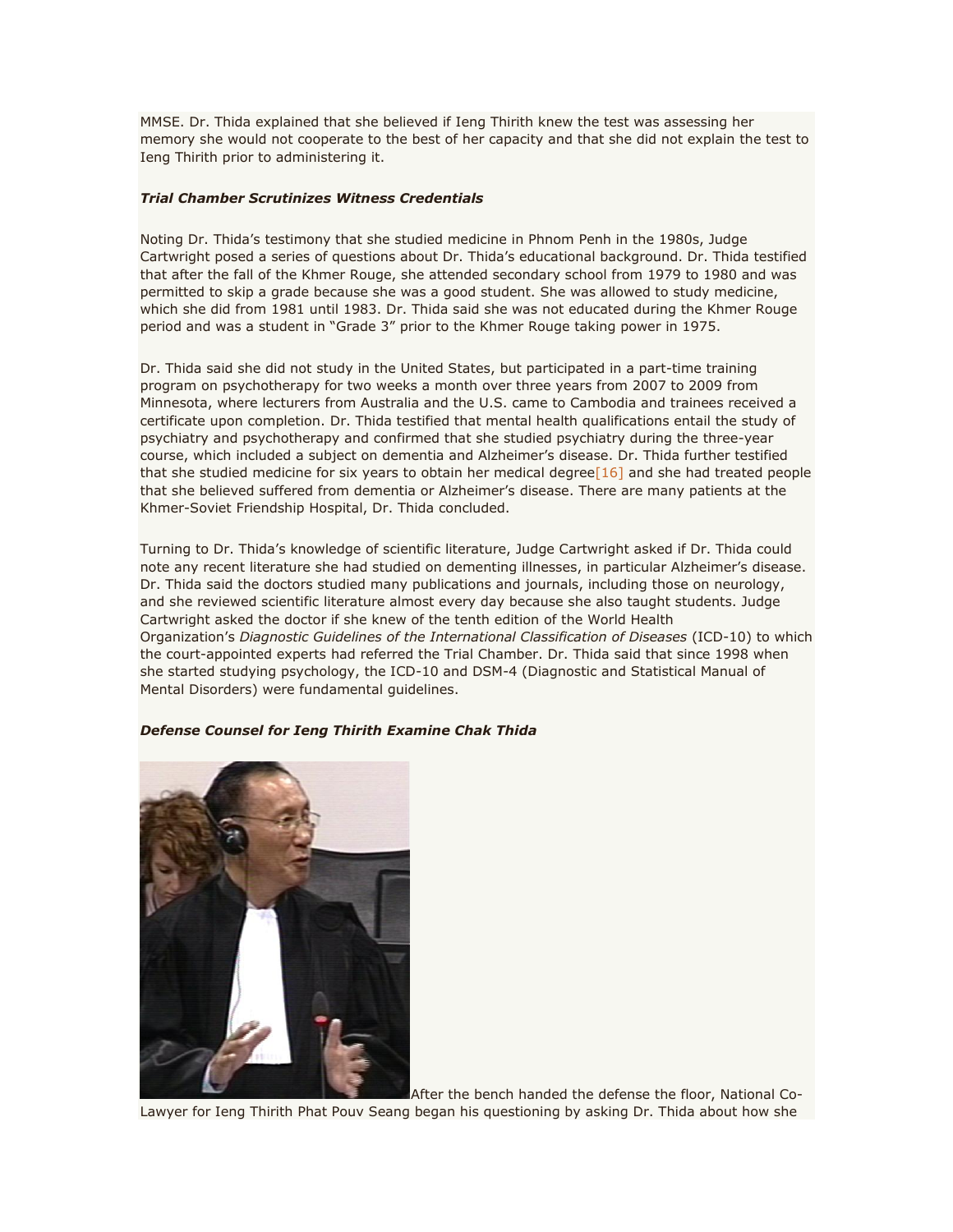established a "good relationship" with her patients, what the term meant, and on what sources she based her reports. Dr. Thida replied that upon arriving at the detention facility she would inform Ieng Thirith of the purpose for the meeting, they would chat, and she would ask Ieng Thirith about her life and wellbeing in the facility. Ieng Thirith would complain sometimes of pain in her knees and show her swollen leg. Dr. Thida said she was informed of Ieng Thirith banging on the door with her walking stick, along with other information, by treating doctors and nurses. Dr. Thida testified that she had no regular schedule for visiting Ieng Thirith but she may increase her visits from monthly to once a week or fortnight if Ieng Thirith was having problems and that Ieng Thirith never refused to see her. "Instead if I have not visited her in sometime, then she would ask why I was not around," Dr. Thida testified.

Mr. Pouv Seang asked if Dr. Thida had noted any change since first examining Ieng Thirith in February 2011. Dr. Thida said last year there were reports of Ieng Thirith yelling at staff members but she had recently undergone a physical recovery and such behavior had reduced substantially. Mr. Pouv Seang inquired if Dr. Thida had noticed an odor of urine in Ieng Thirith's room from Ieng Thirith urinating in her bed. Dr. Thida said she never noted this problem when she examined Ieng Thirith, but she read and heard that such an incident only just occurred when foreign experts came to the facility. Dr. Thida confirmed to Mr. Pouv Seang that the last time she saw Ieng Thirith was in her cell on August 14 and that she did not notice the odor of urine.

Nothing from one of Dr. Thida's reports that Ieng Thirith addresses her by name, Mr. Pouv Seang asked how she introduced herself. Dr. Thida said that she initially had to name herself but on other occasions she did not have to, because Ieng Thirith was familiar with her. When Mr. Pouv Seang commented that this was "strange" because Ieng Thirith sometimes did not recognize her husband or her counsel, International Senior Assistant Co-Prosecutor Tarik Abdulhak objected to Mr. Pouv Seang testifying from his personal experience. President Nonn reminded Mr. Pouv Seang that he should be putting questions to the witness.

Turning to the MMSE, Mr. Pouv Seang inquired if Dr. Thida informed Ieng Thirith of the purpose of modifying the test. Dr. Thida said the question was repetitive, stating that she did not inform Ieng Thirith that the test was being administered. Dr. Thida also stated that she did not obtain any other expert reports while preparing her reports. When asked by Mr. Pouv Seang if she ever heard that Ieng Thirith refused to see her counsel and then went to bed, Dr. Thida replied that she heard this report from the nurse and said she sometimes had to wait until Ieng Thirith had a bath, for example, before meeting with her.

International Co-Lawyer for Ieng Thirith Diana Ellis sought clarification on when Dr. Thida first began full-time study of psychiatry. Dr. Thida said that when she was the head of a health center in 1997, she attended a two-week training session and worked at a rehabilitation center until 1998, before later attending the aforementioned three-year course. Dr. Thida confirmed that she had engaged in psychiatry, psychotherapy, and psychology.

Ms. Ellis asked if Dr. Thida had worked as a doctor at Calmette Hospital at any point. The witness said she was working at the Khmer-Soviet Friendship Hospital when the president of Calmette Hospital requested that she participate in assessing Ieng Thirith's mental health status as they had no psychiatric specialists, and she voluntarily joined the group to treat the accused. Ms. Ellis inquired if Dr. Thida was aware of a March 2009 letter addressed to the Trial Chamber on concerns about Ieng Thirith's behavior in the detention facility. Dr. Thida replied that she only took on the case in February 2011. In response to Ms. Ellis, Dr. Thida said she had never seen a November 22, 2009, report by Professor Ka Sunbaunat and Professor Philip Brinded $[17]$  and had not been told anything about it.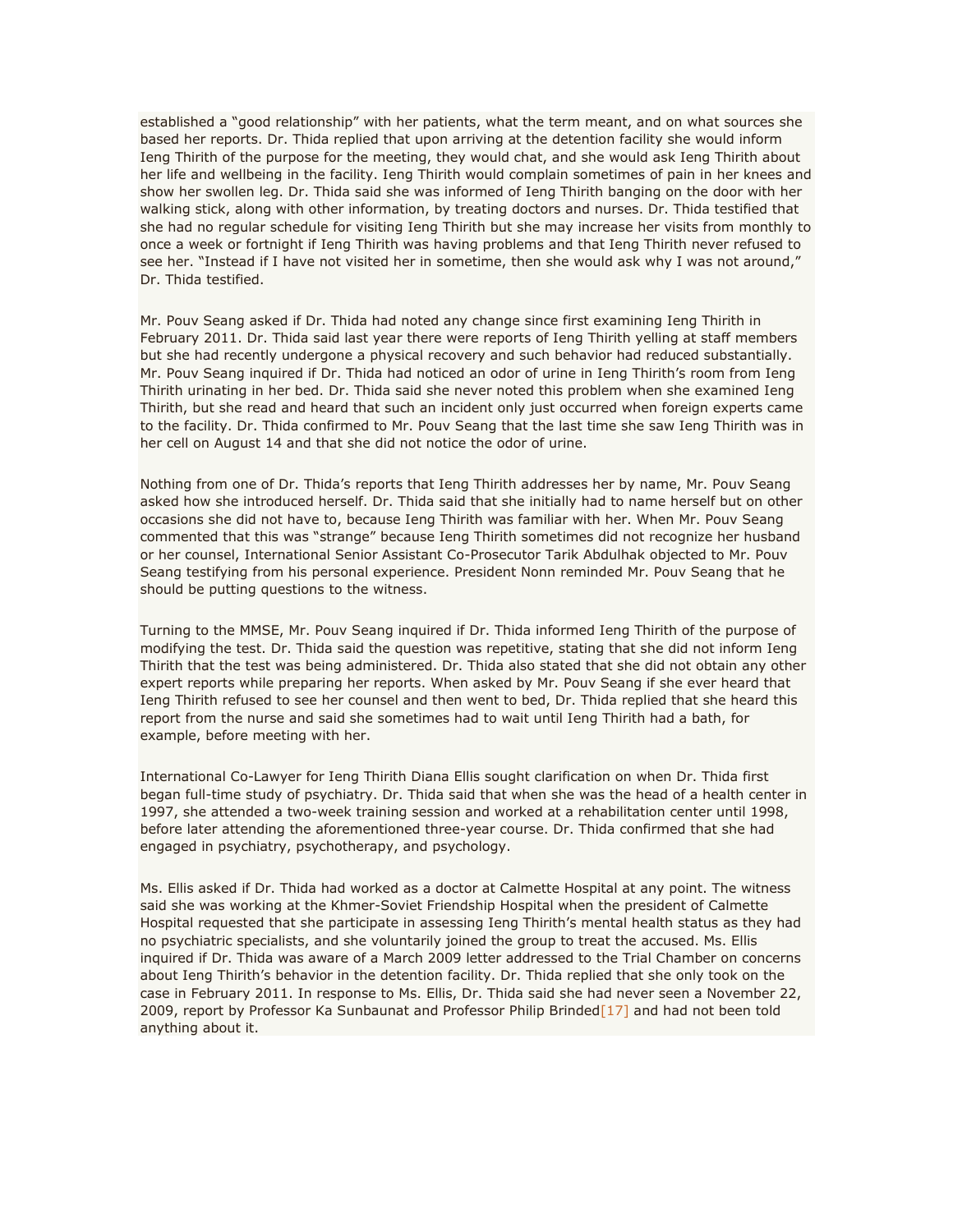

Ms. Ellis asked if, at the time, Dr. Thida was aware she

was treating somebody thought to have 'mild cognitive impairment', to which the witness responded that she was told to assess Ieng Thirith's behavior, which was described to her as strange. When asked about CT scans performed on Ieng Thirith, Dr. Thida said she had seen the scans and knew there were signs of brain atrophy but they were deemed mild.

After Dr. Thida confirmed that she was present with Prof. Campbell during a meeting with Ieng Thirith on August 25, 2011, Ms. Ellis asked if the purpose of Dr. Thida's presence was to allow Prof. Campbell to be there while Ieng Thirith's memory was tested by a familiar doctor. Dr. Thida said she took part in the assessment during which Prof. Campbell and Ieng Thirith sat face-to-face at a table and she sat in the background.  $[18]$  Dr. Thida said she was later asked to administer the test while Prof. Campbell and others sat in the background. In response to queries from Ms. Ellis, Dr. Thida confirmed that she participated in a teleconference with Prof. Campbell and other doctors prior to the examination to discuss reducing Ieng Thirith's anti-psychotic medication, which the patient had taken for years including before her detention. Ms. Ellis inquired if, during that discussion, Prof. Campbell said the anti-psychotic drugs possibly exacerbated Ieng Thirith's underlying cognitive impairment and Dr. Thida was anxious to ensure that if symptoms resulted from the reduction that a suitable prescription be supplied. Dr. Thida confirmed both statements.

Ms. Ellis asked why Dr. Thida was concerned that Ieng Thirith should maintain medication for psychotic symptoms if she did not believe her to be mentally ill. Dr. Thida said that the dose administered was believed to be low-level and should be maintained if possible, but they eventually agreed that adjustments should be made. Dr. Thida said doctors in Bangkok had prescribed the medication to Ieng Thirith and she might have been mentally affected by her detention, experiencing stress or anxiety.

Citing previous expert reports, Ms. Ellis asked if Dr. Thida ever discussed with her colleagues how they came to a "wrong conclusion" on Ieng Thirith's health status in her opinion, noting that Drs. Huot Lina and Koeut Chhunly worked at the Khmer-Soviet Friendship Hospital. Dr. Thida said she was not involved in the conclusions of other experts. Ms. Ellis said a doctor from Calmette Hospital in an October 9, 2011, report – and the head of the detention facility noted that Ieng Thirith's memory had worsened over 2011. When asked if she discussed other peoples' experiences with them, Dr. Thida said they might have had a different opinion at that time.  $[19]$  When asked to explain how her finding that Ieng Thirith is suffering from no mental illness or dementia differed so much from that of her colleagues, Dr. Thida said the assessment was based not just on her data but supported by that of treating doctors and people who cared for Ieng Thirith.

Referring to Dr. Thida's testimony that Ieng Thirith may have been more responsive to her as a female doctor, Ms. Ellis asked if Dr. Thida was aware that her female guards have encountered difficulties with her behavior. Dr. Thida said Ieng Thirith felt more comfortable with a female doctor and would ask them to wait while she was bathing but would not allow access in that situation to a male doctor.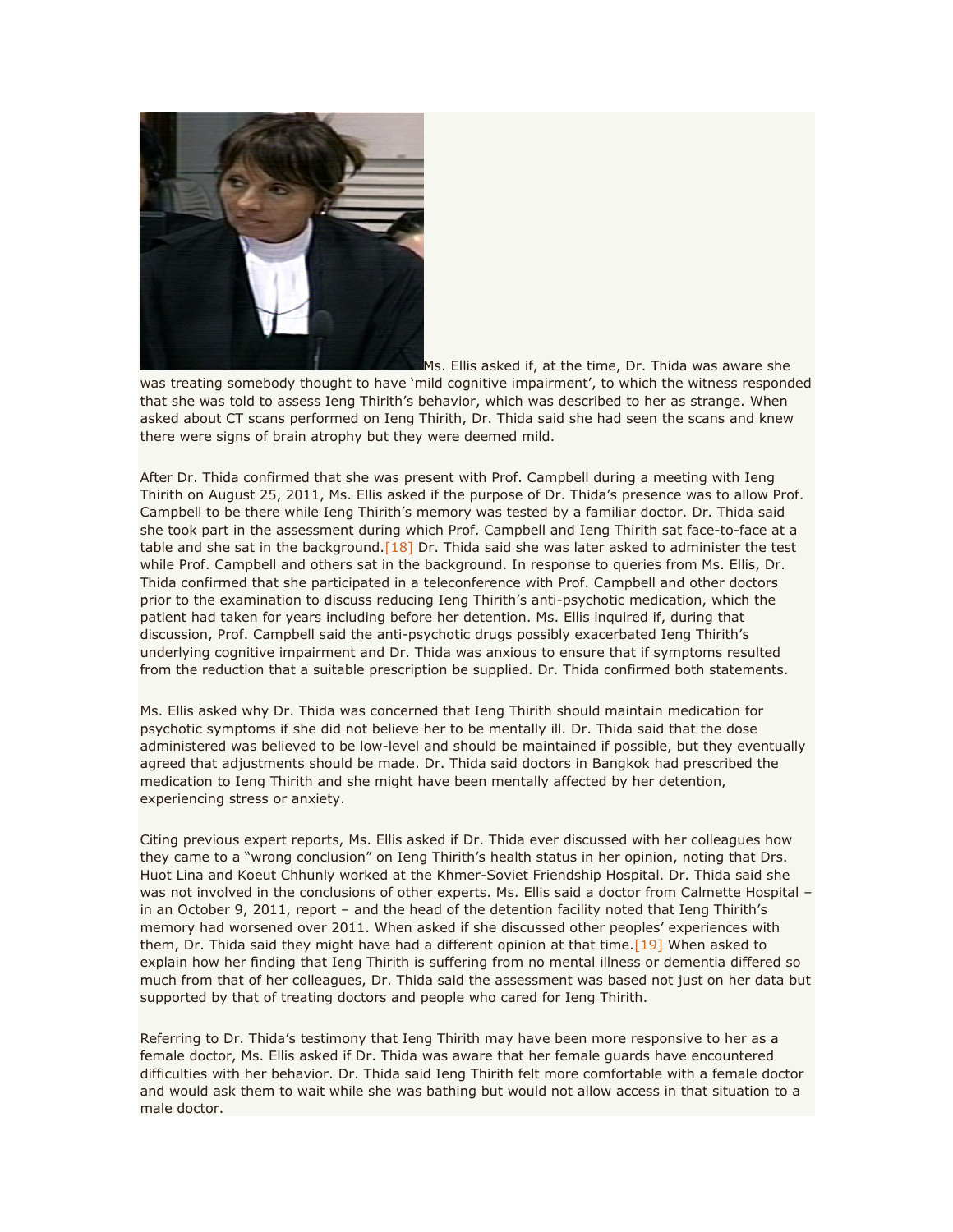Turning to Dr. Thida's testimony that Ieng Thirith began speaking loudly to staff and striking the door when she learned she was about to be released, Ms. Ellis inquired when Ieng Thirith learned this matter. Dr. Thida testified that the court was then considering if Ieng Thirith would be released or remain in detention and staff at the detention facility said she would like to leave. When asked if she ever heard of Ieng Thirith packing her clothes and saying she wanted to go to the market, Dr. Thida said she heard of this once and noted that she once saw Ieng Thirith dressed neatly and she told Dr. Thida that she was waiting for someone to pick her up to leave together. Ms. Ellis questioned whether such behavior ever indicated to Dr. Thida that Ieng Thirith lacked understanding of her situation and surroundings. Dr. Thida said Ieng Thirith might have been experiencing "intensifying stress," and while she did not know where Ieng Thirith obtained information about being released, she believed anyone would be excited upon hearing such news.

Ms. Ellis inquired why Dr. Thida thought when Ieng Thirith said she thought "someone" was sleeping above her in her mosquito net that Dr. Thida thought it must be a spider. Dr. Thida recounted another incident in which Ieng Thirith said children were making noise and disturbing her and pointed to the window where some nurses were talking to each other outside of the room. When Ms. Ellis sought the location of paper on which Ieng Thirith drew a figure and wrote a name, Dr. Thida said she did not keep them.

Ms. Ellis questioned whether the doctor was trained to modify a test such as the MMSE. Dr. Thida said she had studied the tests but applied it in professional practice, explaining that some patients did not understand the test instructions and the tests had to be modified slightly.

Finally, Ms. Ellis inquired if Dr. Thida felt that she should reassess her views on Ieng Thirith's health status given the expert evidence and observations, Dr. Thida asserted that she had never received an assessment from doctors or nurses that Ieng Thirith was suffering from dementia.

#### *Prosecution Questions Chak Thida*

National Assistant Co-Prosecutor Song Chorvoin began questioning of Dr. Thida by the prosecution by asking about her educational background. In response to a series of questions, Dr. Thida said she considered herself clever at mathematics and computing, and at the time she sat for the high school exit exam there were not many students who did so and she was ranked first out of 300 students. Dr. Thida stated that she had practiced her profession since 1998 and learned on the job and she currently teaches university students in the department of psychology.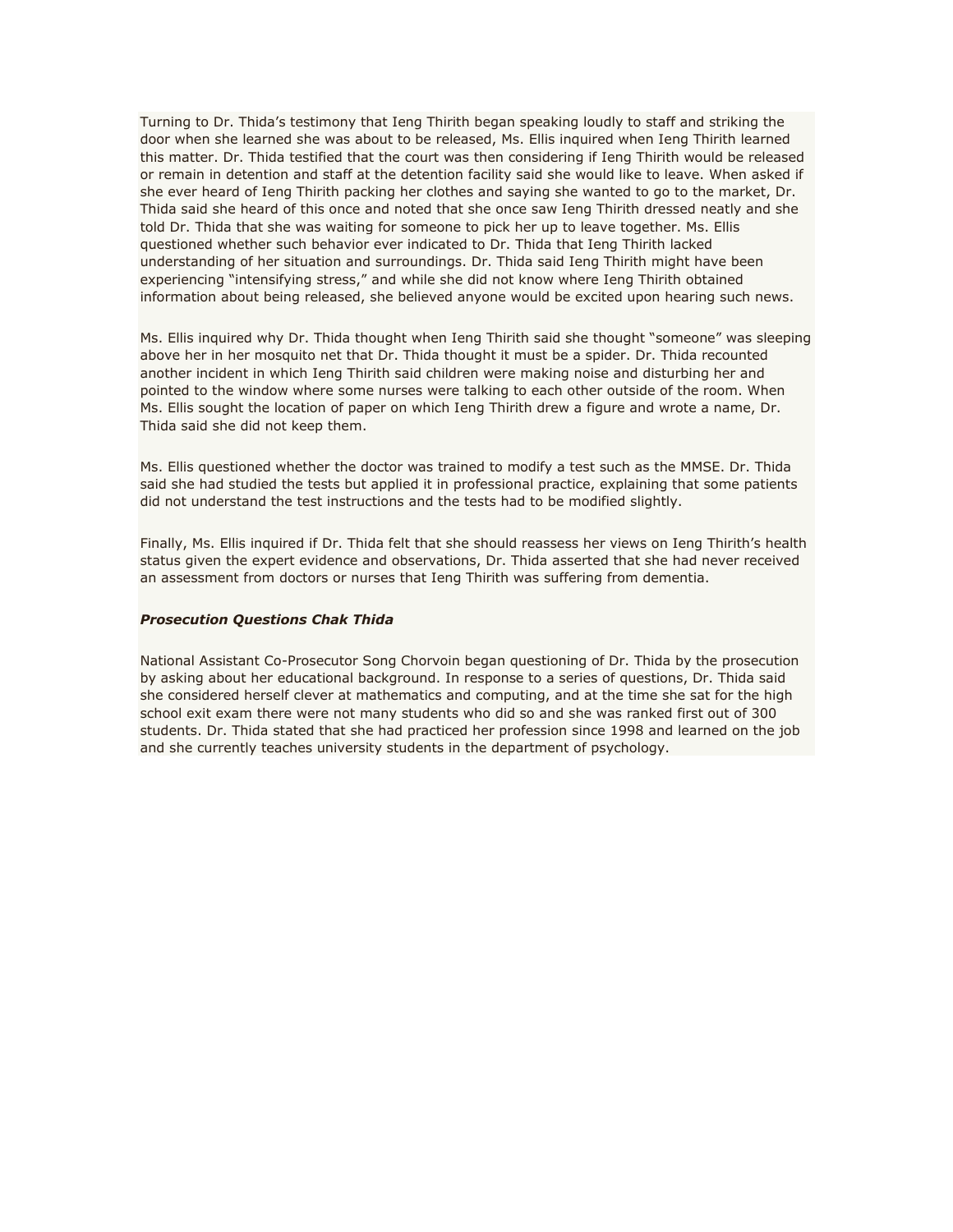

Ms. Chorvoin inquired about the details of establishing of a

relationship with patients. Dr. Thida responded that this process involved studying a patient's behavior from the outset and noted that a proper result was often achieved once trust developed. She said they had to introduce themselves warmly at the beginning of a conversation, identify themselves, their specialization, and their purpose for being there, before delving into the patient's welfare and later summarizing the discussion at the conclusion. In response to Ms. Chorvoin, Dr. Thida said Ieng Thirith called her "Thida" and never addressed her by her surname.

Turning to Dr. Thida's prior testimony, Ms. Chorvoin asked if the doctor stood by the score of 24 out of 30 on the test she administered. Dr. Thida said she stood by both the test and result. Ms. Chorvoin inquired as to whether Ieng Thirith's actions in yelling at staff and using her crutch to hit the door resulted from age or illness. Dr. Thida said these events could have been caused by stress due to prolonged detention or by the fact that she wanted to get out of the detention facility. Ms. Chorvoin asked if Ieng Thirith could dress herself properly, to which Dr. Thida said Ieng Thirith was a "very neat lady," never did up her blouse buttons incorrectly, and liked to comb her hair when Dr. Thida visited. Dr. Thida further noted in response to the prosecution that she never noticed Ieng Thirith having problems with going to the toilet. As Ms. Chorvoin began to ask questions what Ieng Thirith told Dr. Thida of her past, President Nonn reminded the prosecution to refrain from asking repetitive questions. Dr. Thida said that generally Ieng Thirith could only recall the names of two of her children and she talked about her grandchildren who visited her.

When Ms. Chorvoin asked about Ieng Thirith's consumption of media, Dr. Thida said that Ieng Thirith once read to her a document that appeared to be in the form of news in accurate French, which she then folded with other pages into her purse. Dr. Thida recalled that Ieng Thirith watched television and read newspapers.

In response to a final question from Ms. Chorvoin about the modification of MMSEs, Dr. Thida said that they respected the principles of giving scores for given questions[.\[20\]](http://www.cambodiatribunal.org/blog/2012/08/psychiatric-expert-begins-testimony-ieng-thirith%E2%80%99s-fitness-stand-trial#_ftn20)

Rather than asking additional questions at this time, International Senior Assistant Co-Prosecutor Tarik Abdulhak requested that Dr. Thida be supplied with copies of various expert reports on Ieng Thirith's health status with a view to possibly seeking additional comment from her during the proceedings.

*Civil Party Lawyers Briefly Question Chak Thida*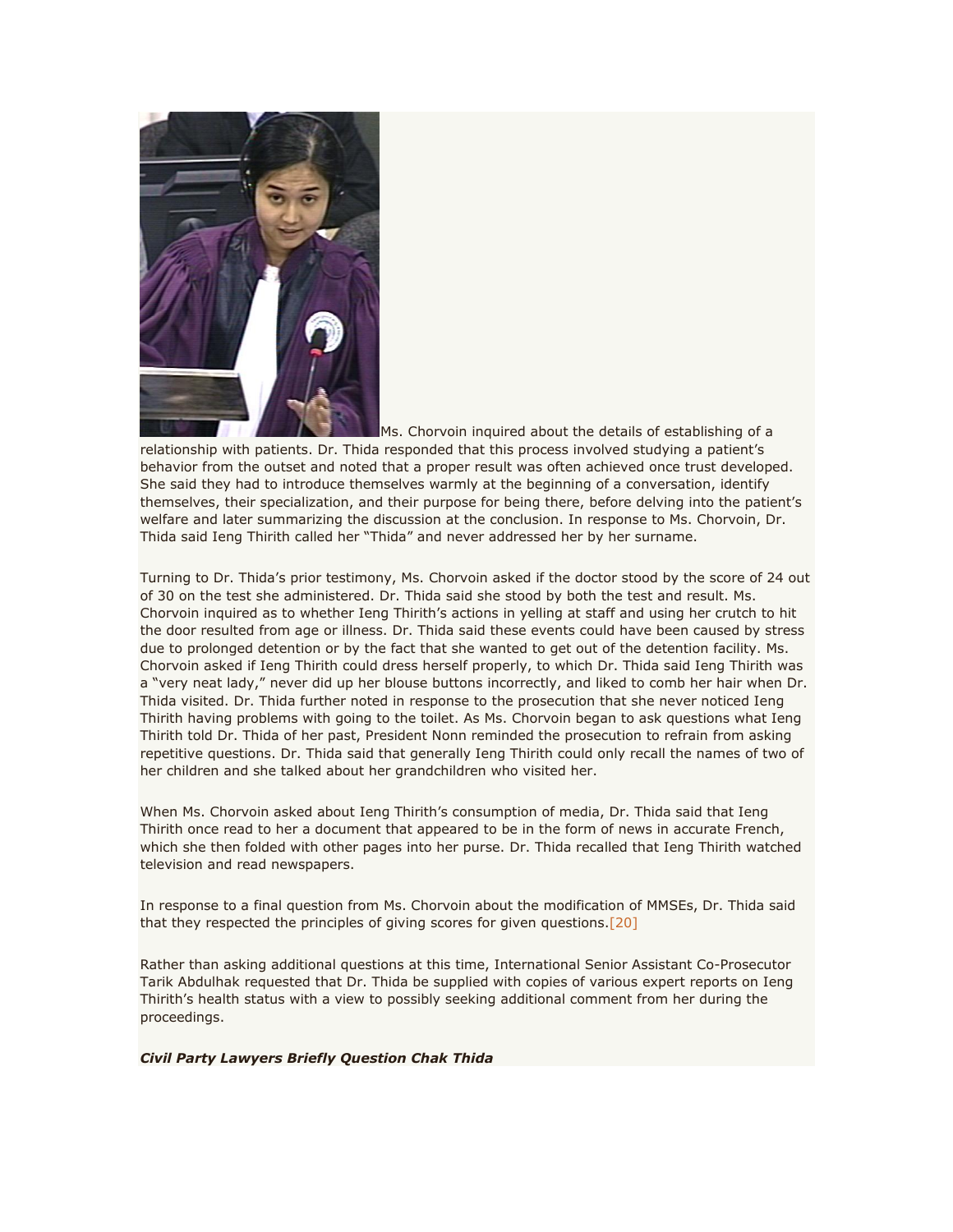National Civil Party Lead Co-Lawyer Pich Ang commenced his examination by asking Dr. Thida if she consulted with other doctors before making modifications to tests she administered. Dr. Thida responded that the modification involved making adjustments to the test to make it flexible enough to suit the circumstances and that tests had to be administered in consultation with other doctors. She said their approach to modifying the test had been "substantiated by foreign doctors" who said such flexibility was acceptable, provided the faithfulness of the test was maintained. Dr. Thida further testified that the results of such tests administered to Cambodian patients were "very good" and that in some cases the original tests could be administered[.\[21\]](http://www.cambodiatribunal.org/blog/2012/08/psychiatric-expert-begins-testimony-ieng-thirith%E2%80%99s-fitness-stand-trial#_ftn21) When Mr. Ang inquired how results from the tests administered to Ieng Thirith were communicated to other doctors, Dr. Thida said that normally after results were obtained, the doctors would discuss them among the group. For example, they would discuss, when another doctor examining Ieng Thirith asked her the same questions, if the result would be the same, Dr. Thida said.

At this point, President Nonn adjourned the day's proceedings, which are set to continue on Friday, August 31, 2012, at 9 a.m. with a second hearing on the fitness to stand trial of accused Ieng Thirith.

[\[1\]](http://www.cambodiatribunal.org/blog/2012/08/psychiatric-expert-begins-testimony-ieng-thirith%E2%80%99s-fitness-stand-trial#_ftnref1) Dr. A. John Campbell is one of the experts on whose behalf Dr. Seena Fazel is testifying on Thursday, August 30, and Friday, August 31, 2012 at the ECCC.

[\[2\]](http://www.cambodiatribunal.org/blog/2012/08/psychiatric-expert-begins-testimony-ieng-thirith%E2%80%99s-fitness-stand-trial#_ftnref2) A June report by Dr. A. John Campbell on Ieng Thirith can be found at[:http://www.eccc.gov.kh/sites/default/files/documents/courtdoc/E62\\_3\\_6\\_EN.PDF.](http://www.eccc.gov.kh/sites/default/files/documents/courtdoc/E62_3_6_EN.PDF) Transcripts of preliminary hearings in August on fitness to stand trial can be found at[:http://www.eccc.gov.kh/en/document/court/transcript-preliminary-hearing-fitness-stand-trial-](http://www.eccc.gov.kh/en/document/court/transcript-preliminary-hearing-fitness-stand-trial-29-august-2011)[29-august-2011;](http://www.eccc.gov.kh/en/document/court/transcript-preliminary-hearing-fitness-stand-trial-29-august-2011) [http://www.eccc.gov.kh/en/document/court/transcript-preliminary-hearing](http://www.eccc.gov.kh/en/document/court/transcript-preliminary-hearing-fitness-stand-trial-30-august-2011)[fitness-stand-trial-30-august-2011;](http://www.eccc.gov.kh/en/document/court/transcript-preliminary-hearing-fitness-stand-trial-30-august-2011) [http://www.eccc.gov.kh/en/document/court/transcript](http://www.eccc.gov.kh/en/document/court/transcript-preliminary-hearing-fitness-stand-trial-31-august-2011)[preliminary-hearing-fitness-stand-trial-31-august-2011;](http://www.eccc.gov.kh/en/document/court/transcript-preliminary-hearing-fitness-stand-trial-31-august-2011)

[\[3\]](http://www.cambodiatribunal.org/blog/2012/08/psychiatric-expert-begins-testimony-ieng-thirith%E2%80%99s-fitness-stand-trial#_ftnref3) ECCC Internal Rule 89*ter* on *Severance –* adopted February 23, 2011 – reads: "When the interest of justice so requires, the Trial Chamber may at any stage order the separation of proceedings in relation to one or several accused and concerning part or the entirety of the charges contained in an Indictment. The cases as separated shall be tried and adjudicated in such order as the Trial Chamber deems appropriate." ECCC Internal Rules (Rev. 8) may be found at[:http://www.eccc.gov.kh/en/document/legal/internal-rules-rev8.](http://www.eccc.gov.kh/en/document/legal/internal-rules-rev8)

[\[4\]](http://www.cambodiatribunal.org/blog/2012/08/psychiatric-expert-begins-testimony-ieng-thirith%E2%80%99s-fitness-stand-trial#_ftnref4) The Trial Chamber's decision can be found at[:http://www.eccc.gov.kh/sites/default/files/documents/courtdoc/E138\\_EN.PDF.](http://www.eccc.gov.kh/sites/default/files/documents/courtdoc/E138_EN.PDF)

[\[5\]](http://www.cambodiatribunal.org/blog/2012/08/psychiatric-expert-begins-testimony-ieng-thirith%E2%80%99s-fitness-stand-trial#_ftnref5) The prosecution's immediate appeal against the Trial Chamber's decision to order the release of Ieng Thirith can be found

at[:http://www.eccc.gov.kh/sites/default/files/documents/courtdoc/E138\\_1\\_1\\_EN-1.PDF.](http://www.eccc.gov.kh/sites/default/files/documents/courtdoc/E138_1_1_EN-1.PDF) The prosecution's supplementary submissions on their appeal can be found at[:http://www.eccc.gov.kh/sites/default/files/documents/courtdoc/E138\\_1\\_4\\_EN-1.PDF.](http://www.eccc.gov.kh/sites/default/files/documents/courtdoc/E138_1_4_EN-1.PDF)

[\[6\]](http://www.cambodiatribunal.org/blog/2012/08/psychiatric-expert-begins-testimony-ieng-thirith%E2%80%99s-fitness-stand-trial#_ftnref6) The Supreme Court Chamber's decision can be found at[:http://www.eccc.gov.kh/sites/default/files/documents/courtdoc/E138\\_1\\_7\\_EN-1.PDF.](http://www.eccc.gov.kh/sites/default/files/documents/courtdoc/E138_1_7_EN-1.PDF)

[\[7\]](http://www.cambodiatribunal.org/blog/2012/08/psychiatric-expert-begins-testimony-ieng-thirith%E2%80%99s-fitness-stand-trial#_ftnref7) The dissenting opinion of Supreme Court Chamber Judge Chandra Nihal Jayasinghe can be found at: [http://www.eccc.gov.kh/sites/default/files/documents/courtdoc/E138\\_1\\_7.1\\_EN.PDF.](http://www.eccc.gov.kh/sites/default/files/documents/courtdoc/E138_1_7.1_EN.PDF)